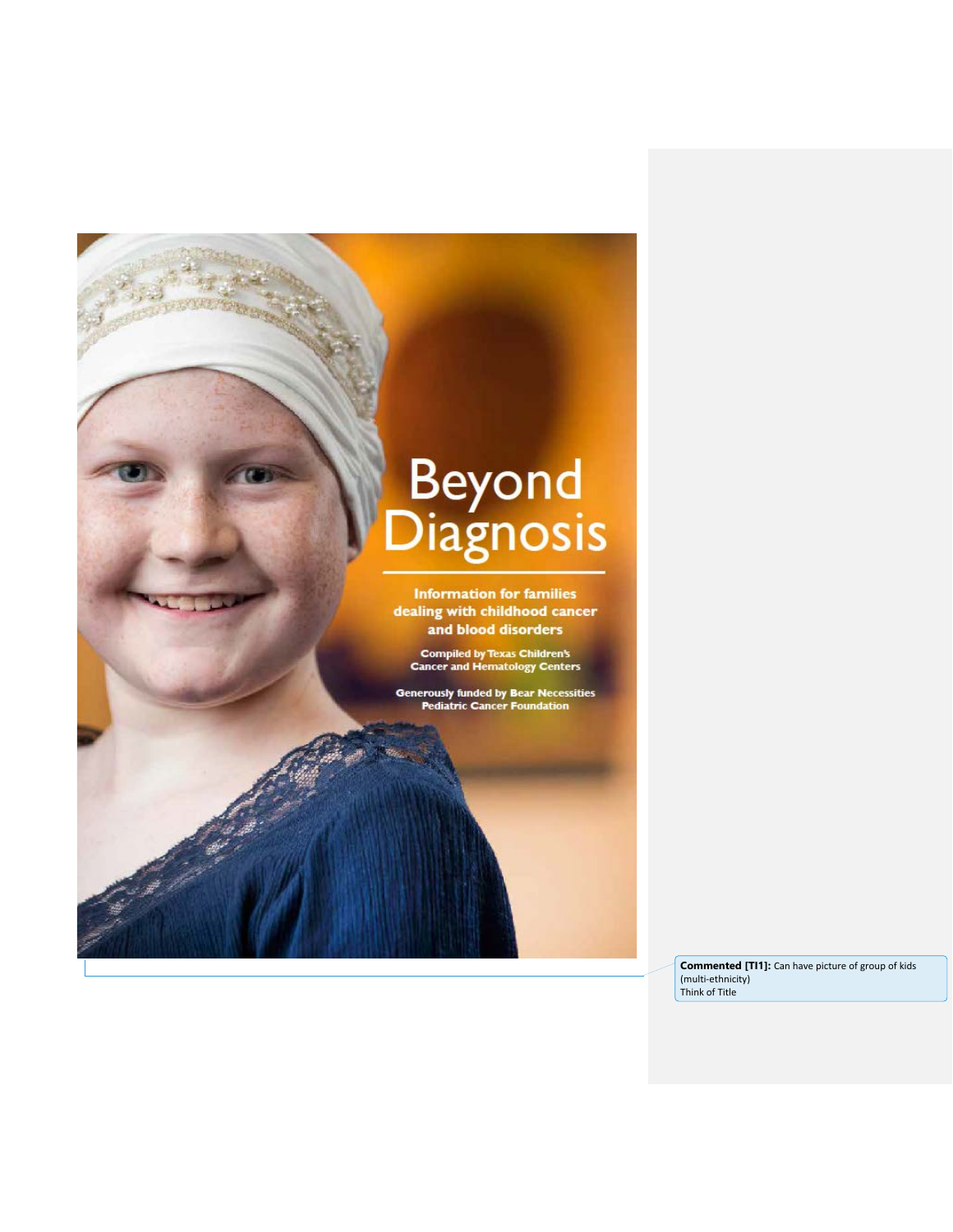# Table of Contents<br>Disease and Treatment

| Disease and Treatment 5                                                                                                   |   |
|---------------------------------------------------------------------------------------------------------------------------|---|
| Bone Marrow Failure <b>1986 - 1996 - 1997 - 1998 - 1999 - 1999 - 1999 - 1999 - 1999 - 1999 - 1999 - 1999 - 1999 - 199</b> |   |
|                                                                                                                           |   |
|                                                                                                                           |   |
| Sickle Cell Disease <b>1986 - 1999 - 1999 - 1999 - 1999 - 1999 - 1999</b> - 1999 - 1999 - 1999 - 1999 - 1999 - 1999 - 1   |   |
|                                                                                                                           |   |
|                                                                                                                           |   |
|                                                                                                                           |   |
|                                                                                                                           |   |
|                                                                                                                           |   |
|                                                                                                                           |   |
|                                                                                                                           |   |
|                                                                                                                           |   |
|                                                                                                                           |   |
|                                                                                                                           |   |
|                                                                                                                           |   |
|                                                                                                                           |   |
|                                                                                                                           |   |
|                                                                                                                           |   |
|                                                                                                                           |   |
|                                                                                                                           |   |
|                                                                                                                           |   |
|                                                                                                                           |   |
|                                                                                                                           |   |
|                                                                                                                           |   |
|                                                                                                                           |   |
|                                                                                                                           |   |
|                                                                                                                           |   |
|                                                                                                                           |   |
|                                                                                                                           |   |
|                                                                                                                           |   |
| <b>TEXAS CHILDREN'S CANCER AND HEMATOLOGY CENTERS</b>                                                                     | 2 |

**Commented [TI2]:** Table of Contents with headings – each subheading below can be in TOC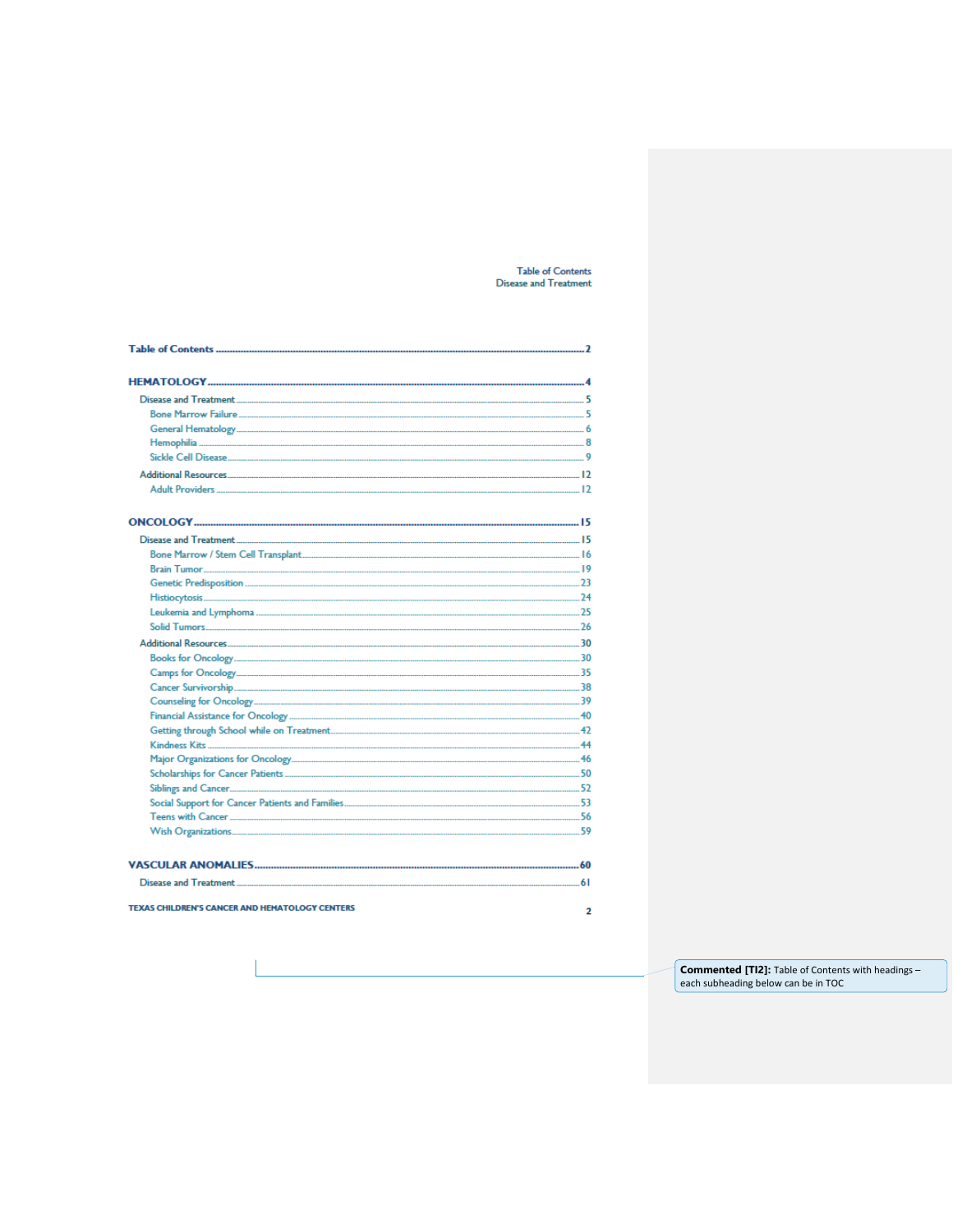HEMATOLOGY Disease and Treatment

# **Sickle Cell Disease**

| <b>EDUCATION</b>                                                            |                                                                                    |                                                                                                                                                                   |
|-----------------------------------------------------------------------------|------------------------------------------------------------------------------------|-------------------------------------------------------------------------------------------------------------------------------------------------------------------|
| <b>Hand in Hand</b><br>KNANDROOK OMTOUR CRILIDENAE<br>NORTHE CRUD AND PANEL | http://web.texaschildr<br>ens.org/multimedia/fli<br>pbook/sickle-cell-<br>handbook | Handbook on sickle cell disease from Texas Children's<br>Hospital.<br>Español                                                                                     |
| National Heart, Lung<br>and Blood Institute                                 | nhlbi.nih.gov/health-<br>pro/guidelines/sickle-<br>cell-disease-guidelines         | Sickle cell disease management guidelines for health care<br>professionals and patients. This site has recommended care<br>plans, education, news, and resources. |
| <b>Centers For Disease</b><br><b>Control</b> and<br><b>Prevention</b>       | cdc.gov/ncbddd/sickle<br>cell                                                      | Education, publications, medical statistics and resources about<br>sickle cell disease and sickle cell trait.                                                     |

| <b>SUPPORT ORGANIZATIONS</b>                                                                           |                              |                                                                                                                                                                                                                                                                                       |
|--------------------------------------------------------------------------------------------------------|------------------------------|---------------------------------------------------------------------------------------------------------------------------------------------------------------------------------------------------------------------------------------------------------------------------------------|
| <b>Foundation for</b><br><b>Women and Girls</b><br>with Blood Disorders                                | fwbød.org                    | Provides support, education and resources to women and girls<br>with blood disorders such as Von Willebrand disease, sickle<br>cell disease, etc.                                                                                                                                     |
| International<br><b>Association of Sickle</b><br><b>Cell Nurses and</b><br><b>Physician Assistants</b> | iascnapa.org                 | Offers a college scholarship program to assist individuals living<br>with sickle cell disease who will be attending an institution of<br>higher learning in the United States.                                                                                                        |
| <b>The Periwinkle</b><br><b>Foundation</b>                                                             | periwinkle<br>foundation.org | The Periwinkle Foundation develops and provides several<br>camping opportunities for patients of Texas Children's<br>Hospital including Camp YOLO (teen camp), Camp Periwinkle<br>Days at Texas Children's Cancer and Hematology Centers and<br>Periwinkle Day Camp.<br>$13-807-0191$ |

TEXAS CHILDREN'S CANCER AND HEMATOLOGY CENTERS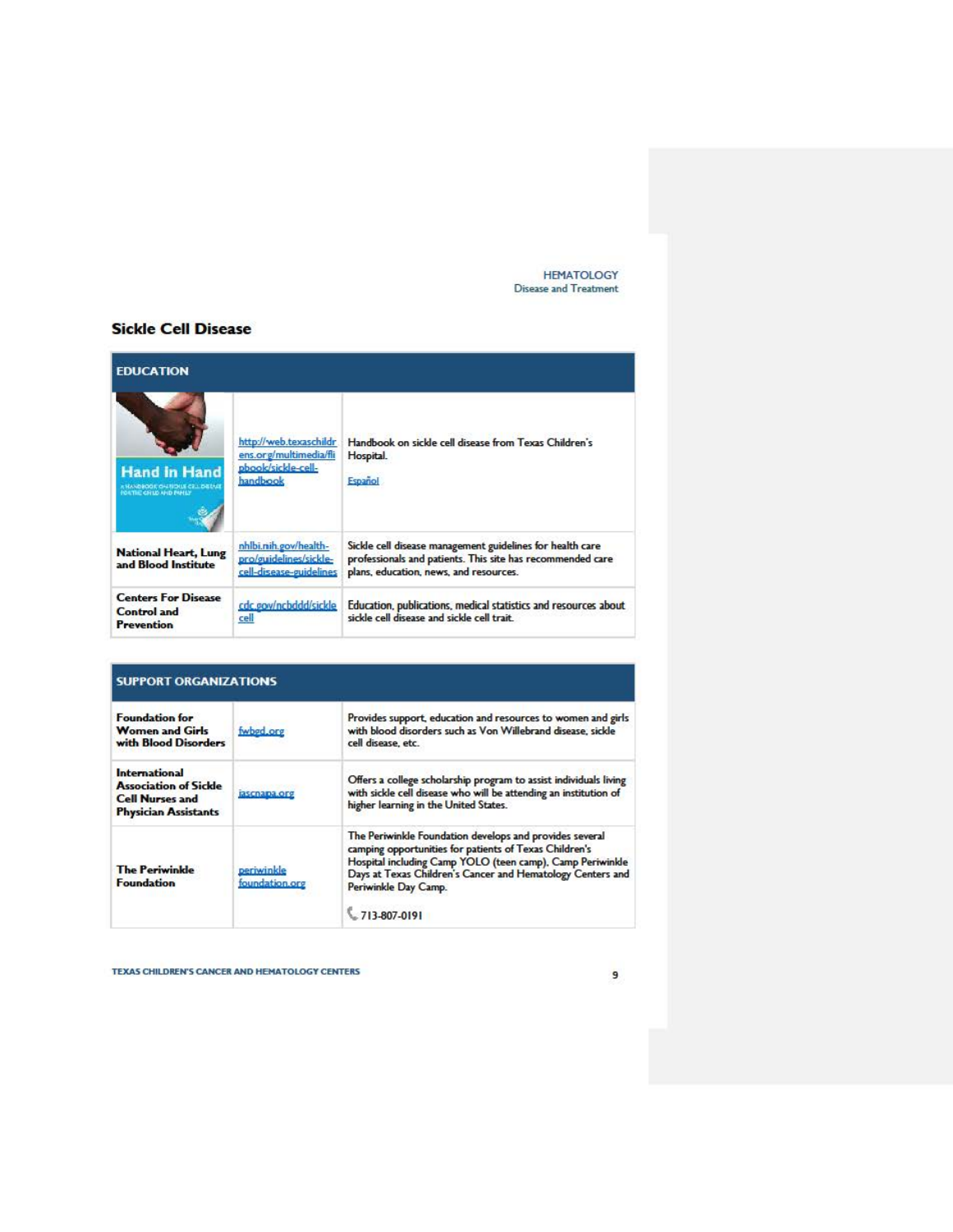**HEMATOLOGY Disease and Treatment** 

| Self-Improvement<br><b>Thru Riding</b><br><b>Education</b>                                  | sire-htec.org                                       | Free therapeutic horseback riding center with locations in<br>Hockley, Spring and Fort Bend.<br>381-356-7588                                                                                                                              |
|---------------------------------------------------------------------------------------------|-----------------------------------------------------|-------------------------------------------------------------------------------------------------------------------------------------------------------------------------------------------------------------------------------------------|
| <b>Sickle Cell Disease</b><br><b>Association of</b><br>America                              | sicklecelldisease.org                               | Offers scholarship opportunities to students living with sickle<br>cell disease and inspires graduates to consider dedicating their<br>careers to sickle cell research and treatment.                                                     |
| Sickle Cell<br><b>Information Center</b><br>(Emory Libraries and<br>Information Technology) | scinfo.org                                          | Comprehensive resource for families dealing with sickle cell<br>disease. Many resources, such as: Parents Handbook for Sickle<br>Cell Disease, list of camps, and Medicaid care coordination for<br>families                              |
| Sickle Cell<br>Association of<br><b>Houston</b>                                             | sicklecellhouston.org                               | Resource for those living with sickle cell disease. Main focus is<br>education, programming and research.                                                                                                                                 |
| Sickle Cell<br><b>Association of Texas</b>                                                  | sicklecelltexas.org                                 | Provides education, research awareness, outreach, support<br>group meetings, assistance and numerous other services.<br>Hosts Camp Cell-A-Bration, a week-long camp for sickle cell<br>patients between the ages of 6-14.<br>844-994-HOPF |
| <b>Sickle Cell Kids</b>                                                                     | sicklecellkids.org                                  | Online kids' education about sickle cell, game format                                                                                                                                                                                     |
| <b>Your Genes Your</b><br><b>Health</b>                                                     | yourgenesyourhealth.<br>org/sickle/<br>whatisit.htm | Facts, treatment, testing and screening.                                                                                                                                                                                                  |

## **SUPPORT GROUPS FOR SICKLE CELL**

| <b>Above The Crisis</b>                  | facebook.com/Above<br><b>TheCrisis</b>                                          | Facebook page for connecting to adult sickle cell support<br>group. |
|------------------------------------------|---------------------------------------------------------------------------------|---------------------------------------------------------------------|
| <b>Supporting our</b><br><b>Sicklers</b> | sosparentgroup.wix.c<br>om/gr8trhstn<br>facebook.com/groups<br>/SOSSupportGroup | Parent and guardian support group                                   |

TEXAS CHILDREN'S CANCER AND HEMATOLOGY CENTERS

#### ${\bf 10}$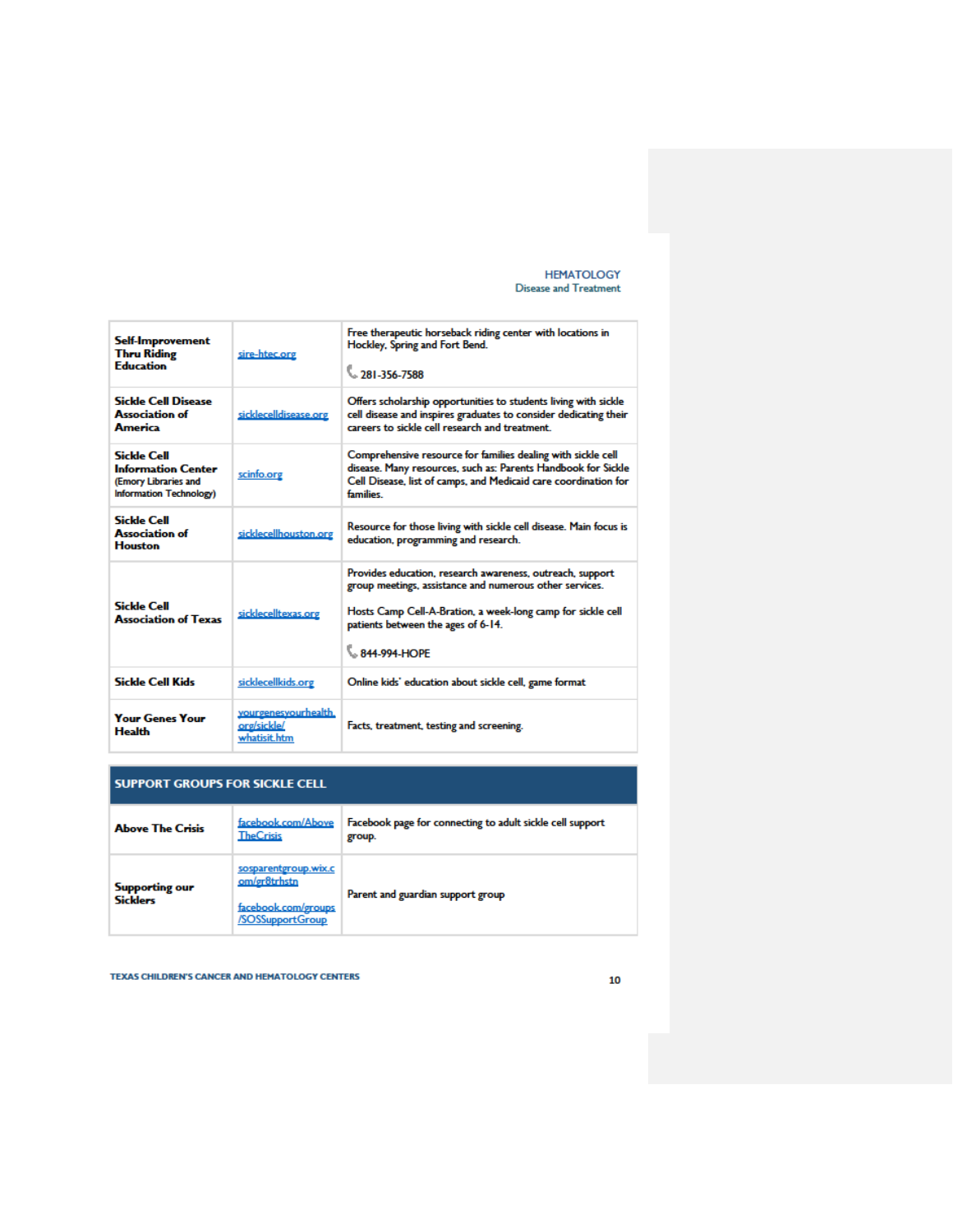#### HEMATOLOGY Disease and Treatment

| <b>SCHOLARSHIPS FOR SICKLE CELL</b>                                                                                              |                                                                  |                                                                                                                                                                                                                                                                                                                                                                                                                         |
|----------------------------------------------------------------------------------------------------------------------------------|------------------------------------------------------------------|-------------------------------------------------------------------------------------------------------------------------------------------------------------------------------------------------------------------------------------------------------------------------------------------------------------------------------------------------------------------------------------------------------------------------|
| The Kermit B. Nash<br><b>Academic</b><br><b>Scholarship</b>                                                                      | sicklecelldisease.org/<br>kermit-b-nash-<br>academic-scholarship | This scholarship is named after former UNC Chapel Hill<br>professor, Dr. Kermit B. Nash, this scholarship will give its<br>recipient \$20,000 over the course of four years, split up into<br>payments of \$2,500 per semester. Applicant must have sickle<br>cell disease, (not the trait), a GPA of 3.0 or higher and intend<br>to pursue a 4-year college/university education. Scholarship<br>amount is for 4 years |
| <b>Candice's Sickle Cell</b><br><b>Fund</b>                                                                                      | candicessicklecell<br>fund.org                                   | This sickle cell awareness organization awards three<br>scholarships every year to rising college students with SCD.<br>Each recipient gets \$1,500 for college tuition.                                                                                                                                                                                                                                                |
| The Reshod K.<br><b>Robinson Scholarship</b>                                                                                     | facebook.com/<br>rkrscholar                                      | In honor of Reshod, who passed away in 2012 from sickle cell<br>disease, this scholarship presents rising college sophomores<br>and above, who have a GPA of at least 2.5 and who are<br>members of a nationally recognized sickle cell association, with<br>\$1,500                                                                                                                                                    |
| The International<br><b>Association of Sickle</b><br><b>Cell Nurse and</b><br><b>Physicians Assistants</b><br><b>Scholarship</b> | iascnapa.org/<br>scholarship.shtml                               | To apply for one of these \$500 scholarships, a student must<br>have SCD and must either be enrolled in-or been accepted<br>to-an institution of higher learning (four-year university, a<br>trade school, etc.)                                                                                                                                                                                                        |

TEXAS CHILDREN'S CANCER AND HEMATOLOGY CENTERS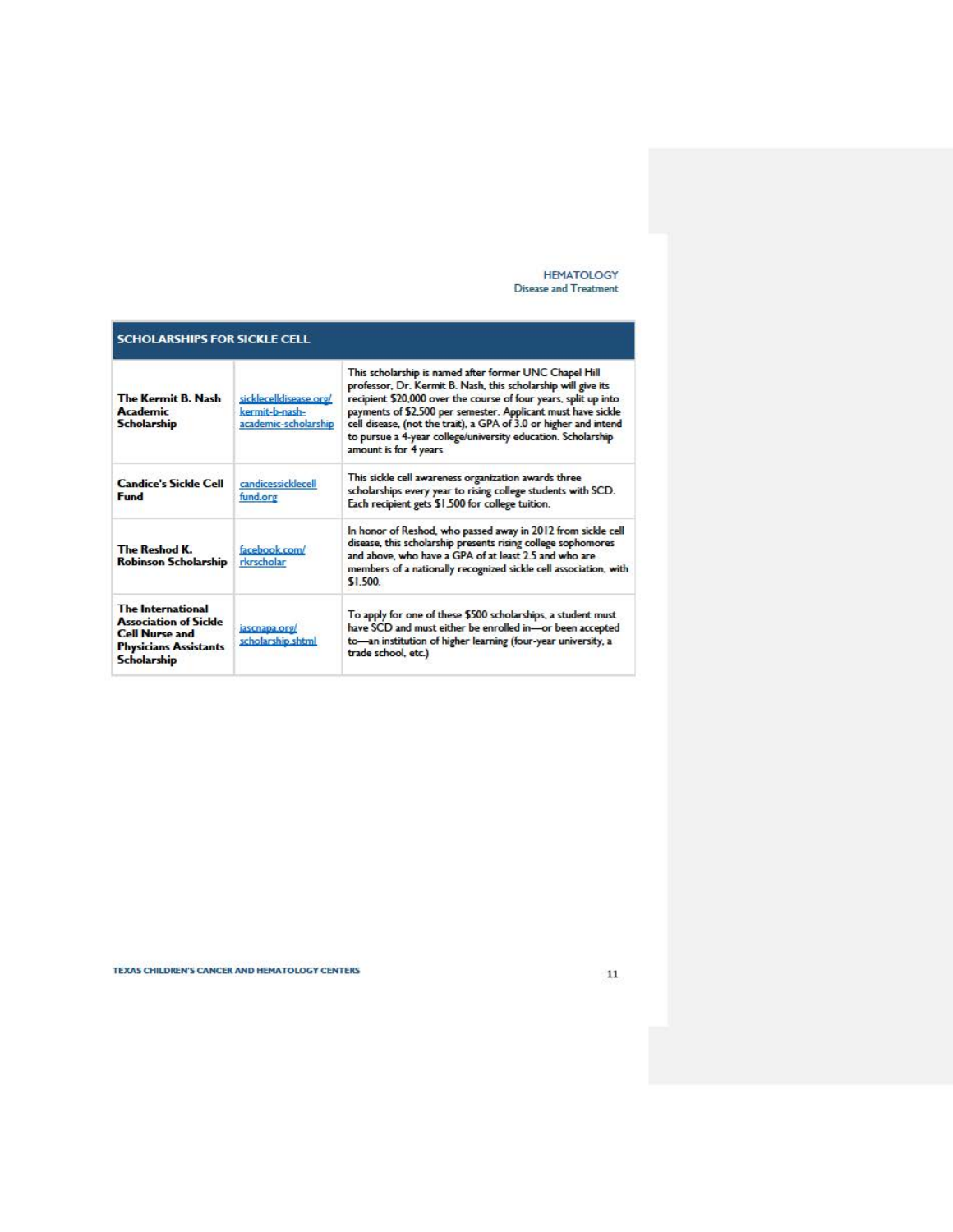**HEMATOLOGY Additional Resources** 

## **Adult Providers**

| Physician                                             | <b>Address</b>                                                                                | Phone                                   | <b>Restrictions</b>                       |
|-------------------------------------------------------|-----------------------------------------------------------------------------------------------|-----------------------------------------|-------------------------------------------|
| Harinder Juneja<br>Modupe Idowu<br>Shilpan Shah       | UT Physicians Comprehensive Sickle Cell<br>Center<br>1200 Binz, Ste. 850<br>Houston, TX 77004 | 713-486-5660                            | ages 14 and up                            |
| Elham Abbasi-Hafshejani,<br>MD                        | 3115 College Park Dr.<br>Woodlands, 77384                                                     | 936-439-5213                            | Over 18. No Medicaid                      |
|                                                       | 3233 Woodward Dr.<br>Huntsville, TX 77340                                                     | 936-439-5213                            |                                           |
| oel William<br>Abramowitz, MD                         | 925 Gessner, Ste. 310<br>Houston, TX 77024                                                    | 713-467-1630                            | <b>Traditional Medicaid</b><br>Commercial |
| Sohail Akbani, MD                                     | 3555 Stag Dr.<br>Beaumont, TX 77701                                                           | 409-212-5922                            | Over 18. No Medicaid                      |
| Amir Rasheed, MD, PA                                  | 13111 E. Frwy., Ste. 108<br>Houston, Texas 77015                                              | 281-837-2288                            | Over 16. Traditional<br>Medicaid          |
|                                                       | 1610 W Baker Rd., Ste. A<br>Baytown, TX 77521                                                 | 281-837-2288                            | Over 16. Traditional<br>Medicaid          |
| Jack Alperin, MD<br>(also Dr. Shedid and<br>Dr. Jana) | 2240 Gulf Freeway South, Ste. 2.110<br>League City, TX 77573                                  | 281-534-8380<br>Update:<br>832-505-1910 | Over 18. No Medicaid                      |
|                                                       | 301 University Blvd.<br>Galveston, TX 77555                                                   | 409-772-2222                            |                                           |
| Mohsen Arani, MD<br>(plus Yen, Grisou, etc.)          | 17232 Red Oak Dr.<br>Houston 77090                                                            | 281-440-5006                            | Over 18. Traditional<br>Medicaid          |
| Mary Crow, MD                                         | <b>Red Oak</b><br>17232 Red Oak Dr.<br>Houston, TX 77090                                      | 281-440-5006                            | None                                      |
|                                                       | Kingwood<br>22710 Professional Dr.<br>Kingwood, TX 77339                                      | 281-312-8566                            |                                           |

TEXAS CHILDREN'S CANCER AND HEMATOLOGY CENTERS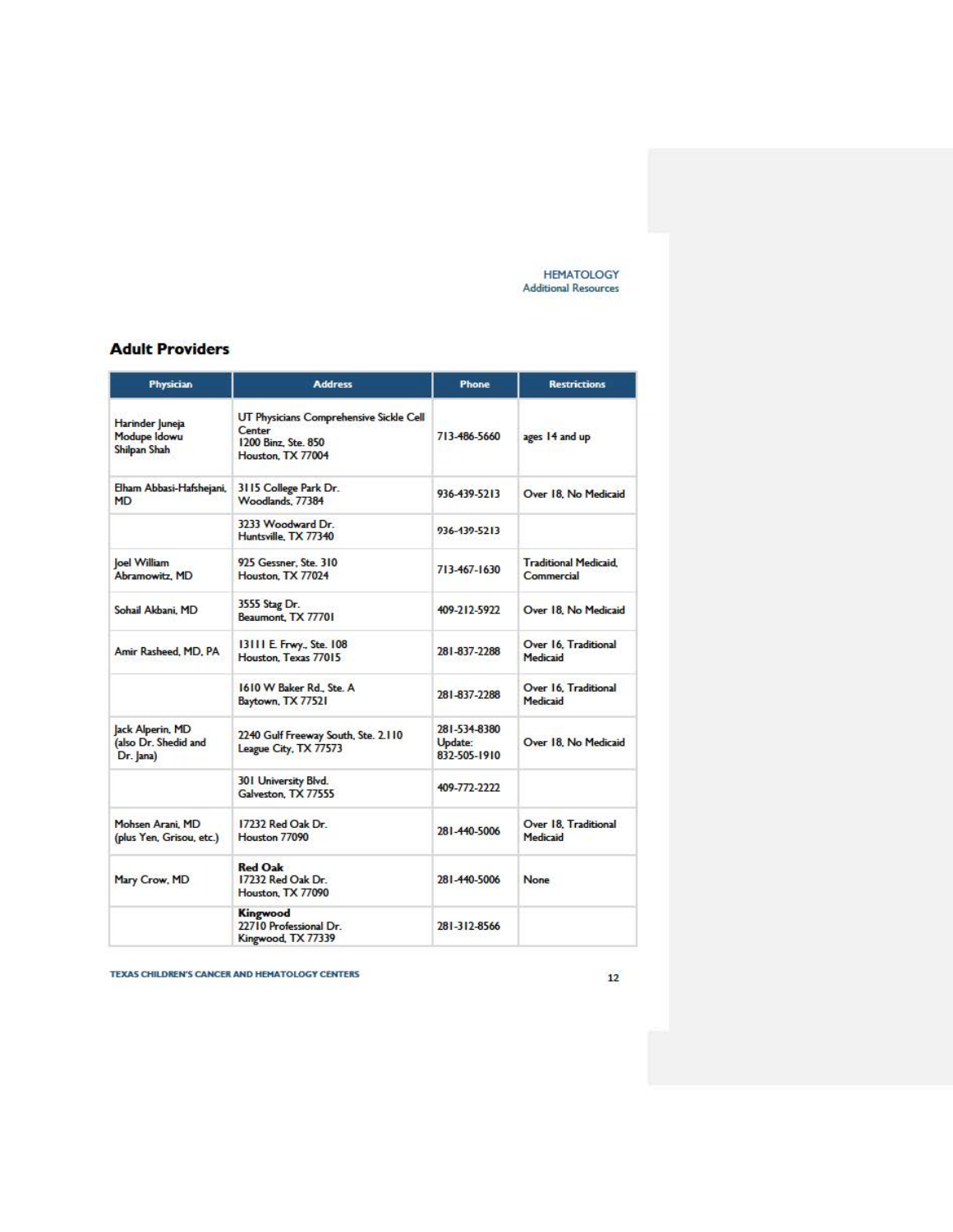#### HEMATOLOGY **Adctitional Resources**

|                                                                          | <b>Tomball</b><br>506 Graham Dr., Ste. 120<br>Tomball, TX 77375                                          | 281-516-0236       |      |
|--------------------------------------------------------------------------|----------------------------------------------------------------------------------------------------------|--------------------|------|
|                                                                          | 7500 Beechnut, Ste. 239<br>Houston, TX 77074                                                             | 713-772-0793       |      |
| Kelty Baker, MD                                                          | 6560 Fannin St., Ste. 1260<br>Houston, TX 77030                                                          | 713-797-0466       | None |
| John Ibrahim, MD<br>Lawrence Rice, MD                                    | 6550 Fannin St., Ste. 1100<br>Houston, TX 77030                                                          | $713 - 441 - 1111$ |      |
| Ethan Natelson, MD                                                       | 6550 Fannin St., Ste. 1101<br>Houston, TX 77030                                                          | 713-441-0000       |      |
| Michelina Cairo, MD<br>Susan Escudier, MD<br>Lawrence Foote, MD          | 7515 W. Main St., Ste. 740<br>Houston, TX 77030                                                          | 713-795-0202       |      |
| Mark Udden, MD<br>Courtney Miller-Chism,<br><b>MD</b><br>Romina Sosa, MD | 6620 Main Ste., Ste., 1375<br>Houston, TX 77030<br>(transfusions off site at Kelsey Seybold Clinic)      | 713-798-3750       |      |
| <b>Oncology Consultants</b>                                              | <b>Medical Center (Cancer Ctr.)</b><br>2130 W. Holcombe Blvd., 10 <sup>th</sup> fl.<br>Houston, TX 77030 | 713-600-0900       |      |
|                                                                          | <b>Memorial City</b><br>925 Gessner, Ste. 600<br>Houston, TX 77024                                       | 713-827-9525       |      |
|                                                                          | Sugar Land<br>16675 SW Frwy., Ste. 250<br>Sugar Land, TX 77479                                           | 281-491-5511       |      |
|                                                                          | Katy<br>18400 Katy Frwy, Ste. 670<br>Houston, TX 77094                                                   | 281-578-0201       |      |
|                                                                          | Willowbrook<br>18220 Tomball Pkwy., Ste. 240<br>Houston, TX 77070                                        | 281-477-8600       |      |

**TEXAS CHILDREN'S CANCER AND HEHATOLOGY CENTERS**